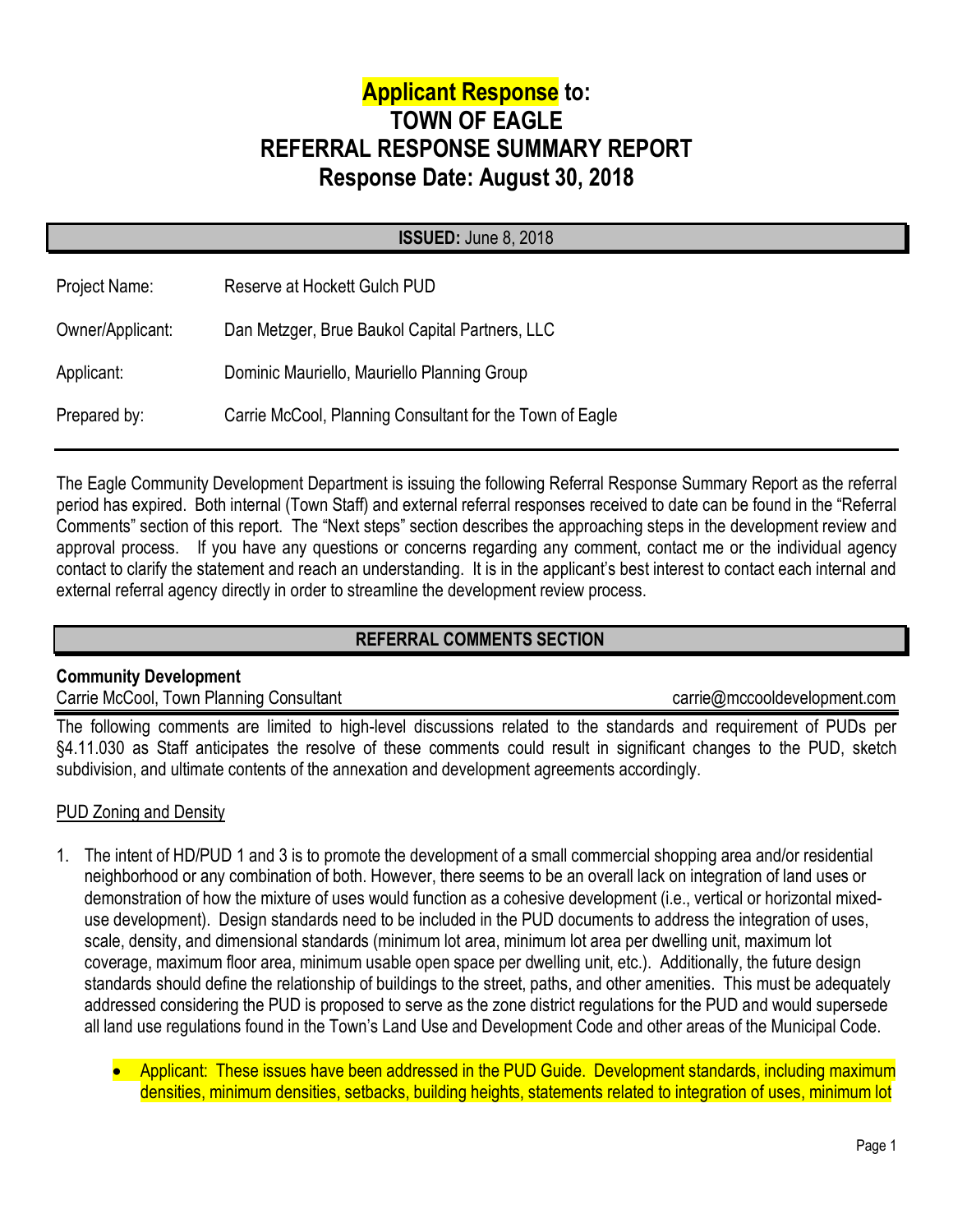size requirements, building setbacks, street standards, parking standards, open space requirements, and reliance on Town design standards and guidelines have been provided.

- 2. Since multi-family, two-family, and single-family dwellings are proposed for all three planning areas, consider setting forth maximum densities for each with provisions for a 10% density transfer within/between the planning areas to allow for flexibility in addressing market conditions.
	- Applicant: The PUD guide has been revised to allow for maximum FAR and maximum and minimum density. The transfer of density is being allowed between HD/PUD – 1 and 2.
- 3. Please provide justification/rationale for the commercial uses proposed in HD/PUD 1. Staff is concerned with the allowance of commercial uses in this planning area considering the parcel size and access as commercial uses seems more appropriate off Highway 6 as opposed to Sylvan Lake Road.
	- Applicant: The area is located in the primary entrance to Eagle Ranch allowing for easy access for residents to commercial uses such as grocery and restaurants. It is located directly across the street from a large medical complex and just down the street from the Eagle Ranch commercial center. We believe this location for commercial is ideal to serve the local community, especially that of Eagle Ranch. While we agree that the Grand Ave. frontage is also appropriate, eliminating the Sylvan Lake frontage would reduce the convenience for the Eagle Ranch resident which is a target market. Both locations have their advantages and disadvantages, but both frontages work for a commercial development and both are adequately served by the adjacent roadways. Commercial uses have been changed to a special use in HD/PUD-1 (to match code for HD/PUD and) to allow for additional analysis related to impacts at the time that may occur. Further, we have agreed to limit commercial floor area to 15,000 sq. ft. on HD/PUD-1 to lessen the impacts.
- 4. The floor area ratio for a commercial PUD per Code is 1.7:1; however, the PUD states the maximum floor area shall not exceed 30,000 feet within planning areas HD/PUD 1 and HD/PUD 3 combined. As noted above, these planning areas will function differently considering access and size. Please provide density and dimensional standards for the commercial uses proposed within each planning area. FAR should be presented in the same fashion within the PUD (1.7:1) versus setting forth maximum square footages.
	- Applicant: The PUD guide has been revised to include an FAR but also a statement about the 30,000 sq. ft. max. There are dimensional limitations for commercial uses also provided. The proposed maximum commercial FAR has been revised in HD/PUD-1 to reflect a reduction to 15,000 sq. ft. of commercial use. That FAR is now proposed at 0.11:1. An FAR of 0.1:1 is provided in HD/PUD-3 to reflect a 30,000 sq. ft. maximum. Both FAR standards are far below that contemplated in the commercial PUD standards found in the code.
- 5. The intent of HD/PUD 2 is to provide residential housing opportunities that include multi-family, two-family, and/or single-family dwellings. Similar to comment 1 above, staff is concerned about the lack of integration of land uses. Additionally, there is a concern that there are limited design standards to address the different characteristics of the differing residential land uses and densities. For example, the entire planning area could develop as a single-family residential development on any size lot – there are no minimum lot area requirements delineated. Per §405.010.A.3 a, multiple-family dwellings are allowed at a maximum density of one dwelling unit per 2,000 square feet of lot area provided that in addition to all other applicable standards and requirements, the lot area shall include a minimum of 300 square feet of useable open space as defined in this Title, per dwelling unit. If multifamily, two-family and single-family dwelling are allowed by right, there needs to be design and dimensional standards (minimum lot area requirements, lot frontage, percentage of usable open space per dwelling unit, etc.) set forth for each use accordingly.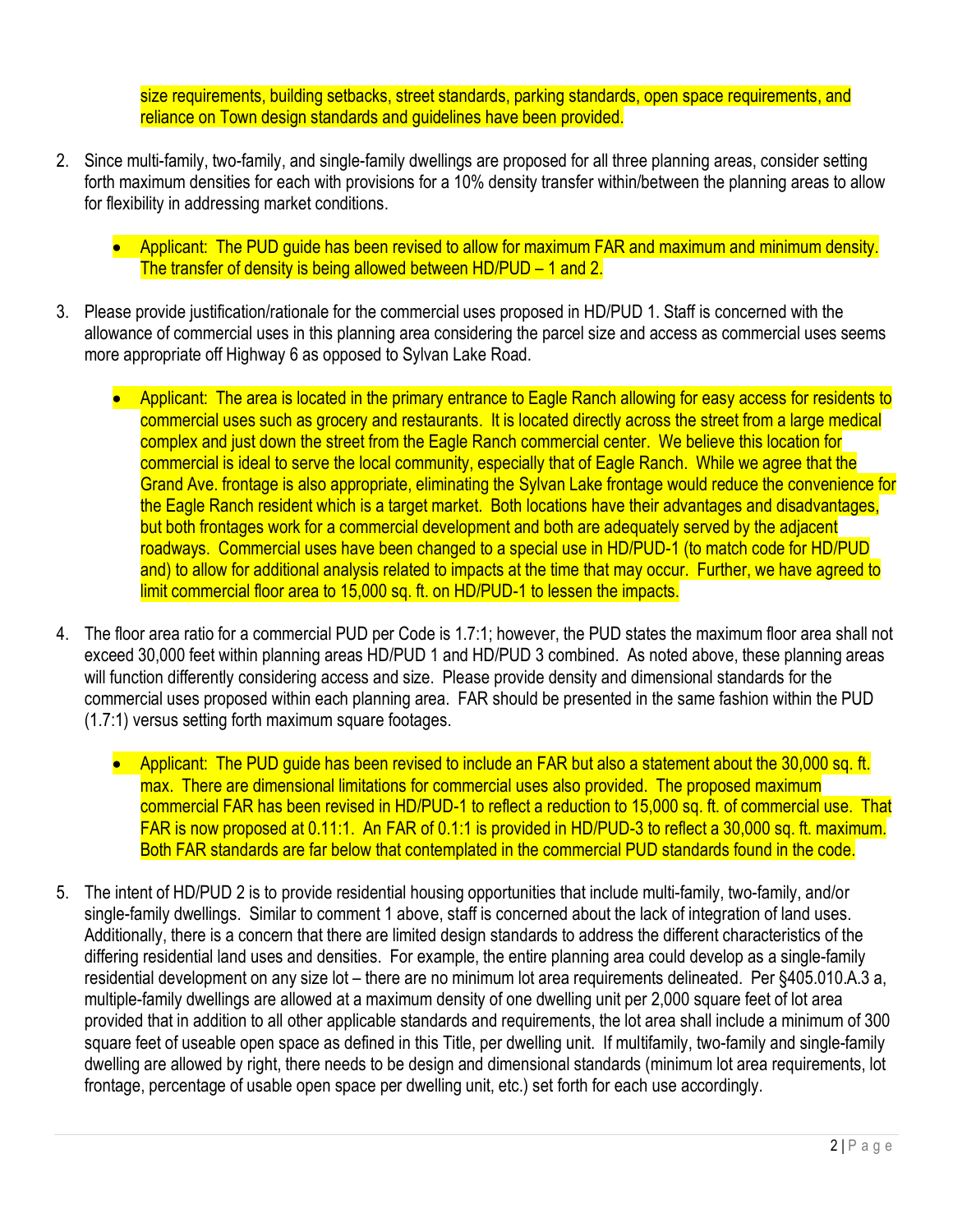- Applicant: The PUD has been revised to include a minimum lot size requirement depending on the use and a minimum and maximum density provision. Minimum open space standards have also been put in place.
- 6. When relief from minimum Code requirements are requested (i.e., parking, park and school land dedication, water rights, tap fees, lighting, building heights, etc.), provide justification/evidence that the requested variation will produce a public benefit over strict application of the regulation varied from, and that such variation is not detrimental to the public good and does not impair the intent and purpose of Chapter 4.11 (see §4.11.010).

Applicant: The applicant has provided a separate letter providing a summary and justification for variations from code standards.

- 7. Please limit the list of Uses By Right in each planning area to uses only and delete references to function (i.e., irrigation, ditches, and landscaping, utility service structures, temporary construction staging areas, etc.).
	- Applicant: This has been addressed in the revised PUD Guide.
- 8. Staff is concerns with the proposed definition of building height measurement in that the distance measured vertically from any point on the proposed or existing roof or eaves to the existing or finished grade. Depending on the building architecture and grading, the roof or eaves to existing or finished grade could amount to very different building heights. Graphics are often the best tool to convey the intent of regulations. As such, staff requests a graphic that illustrates the building height measurement is provided in the next submittal.
	- Applicant: The building height measurement has been revised to more closely align with the Town's definition and a graphic has been provided.
- 9. Provide a Planning Area Summary Chart that delineates the following per Planning Area:
	- Uses
	- Gross Acreage
	- Percentage of total site
	- Maximum FAR
	- Maximum DU per acre
	- Maximum DUs
	- Common open space
	- Private open space
	- Percentage active recreation open space
	- Applicant: The PUD Guide now provides a summary.

#### Community Design

Please include design standards (architecture, landscaping, signage, exterior lighting, etc.) in the PUD Guide.

• Applicant: Design Guidelines are included in the PUD Guide.

# Open Space

1. The intent of open space should be to provide for a unified network of common and private facilities to serve the needs of the residents of an individual development and/or the community at large. In order for land to be counted towards fulfillment of open space requirements, it must be usable, common open space. Further, it is recommended that a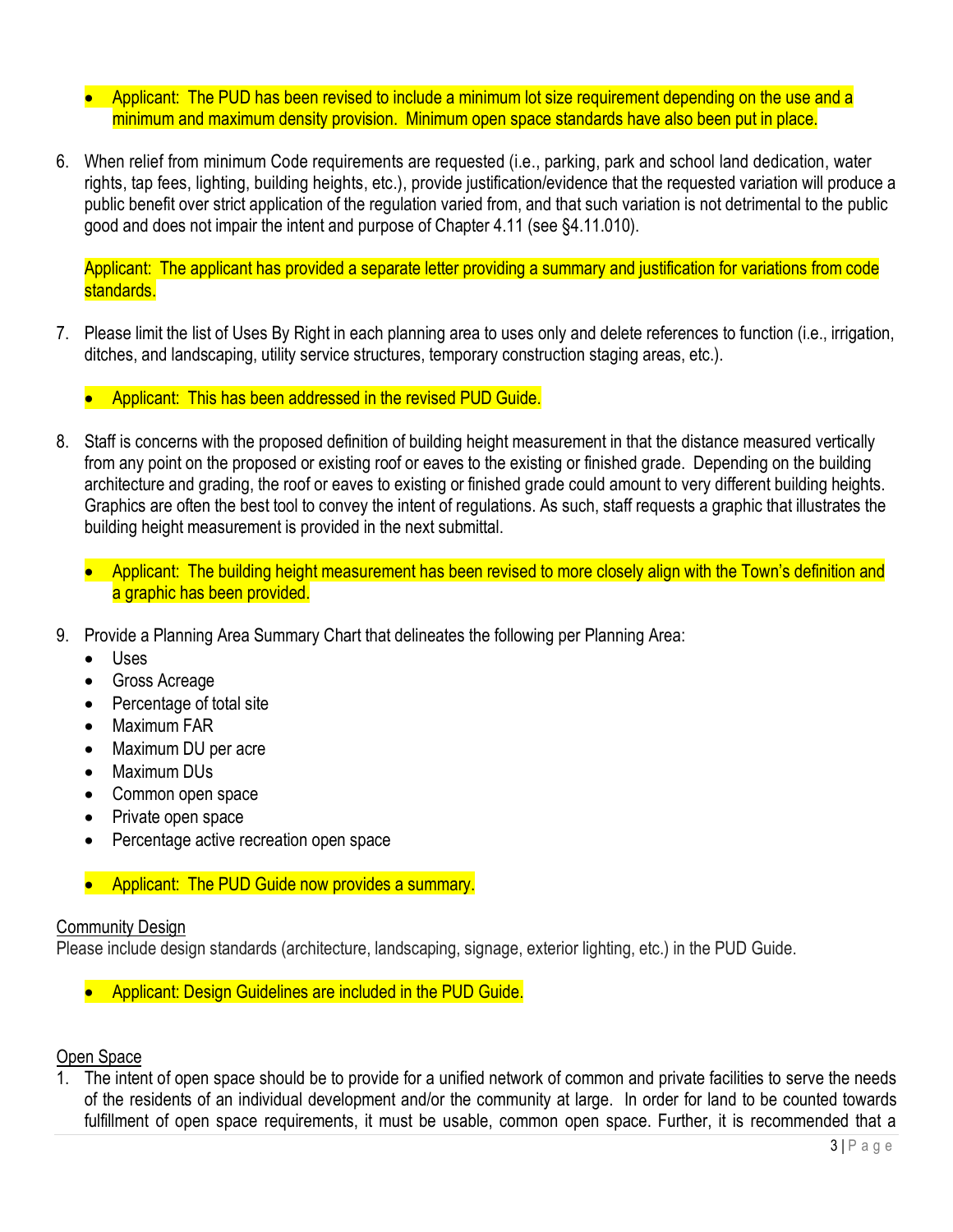minimum of twenty percent (20%) of the total gross area of a PUD shall consist of common open space. Please provide justification for the reduction in common open space.

- Applicant: The PUD Guide has been revised to comply with the minimum 20% open space recommendation. This minimum will be met with both public and private common open space.
- 2. Please delineate slopes of OS-1 and OS-2 as seventy-five percent (75%) of common open space shall have a slope of 10 percent (10%) or less and shall lend itself to utilization for recreational purposes.
	- Applicant: Our engineer is confirming any slopes greater than 10%. The required minimum common open space area will comply with the 75% requirement for slopes of 10% or less.
- 3. At least one-half (1/2) of said common open space shall be developed for active recreation which may include play fields, tennis courts, picnic sites, and similar recreation sites. Please explain how OS-1 and OS-2 could accommodate the active recreation as required by Code.
	- Applicant: The applicant agrees that it will comply with the requirement that  $\frac{1}{2}$  of the common open space be active recreation subject to agreement with the Town of the definition of "active recreation" and how it is calculated. This minimum will be met with both public and private common open space.
- 4. Provide standards for trails (i.e., trail width, materials, construction, etc.).
	- Applicant: Standards for trails has been provided.
- 5. Update the PUD Guide to include provisions for maintenance of open space per Code requirements.
	- Applicant: A section has been provided for maintenance of open space requirements in the PUD Guide. This will be more fully developed in the annexation and development agreement.
- 6. Please revise the PUD Guide to state that the open space areas OS-1 and OS-2 are zoned for open space. The dedication of an open space easement can be dedicated at time of platting.
	- Applicant: The PUD Zoning Plan shows the parcels zoned as open space within the PUD. The PUD Guide has been revised to dedicate OS-1 to the Town.
- 7. Once the open space comments above are addressed, we will be a better position to discuss the municipal land dedication provisions to be set forth in the PUD Guide.
	- Applicant: The applicant is proposing a variation from the park land dedication and is included in a separate letter.

PUD Perimeter

- 1. Please provide perimeter landscape standards within the PUD Guide. Additionally, provide a discussion on how the resulting standards will achieve the goals of the Western Gateway Special Character Area identified in the Eagle Area Community Plan.
	- Applicant: We believe the proposed landscape language allows for robust landscaping focused on areas where there is a neighbor with development or a roadway. The vagueness of the Western Gateway Special Character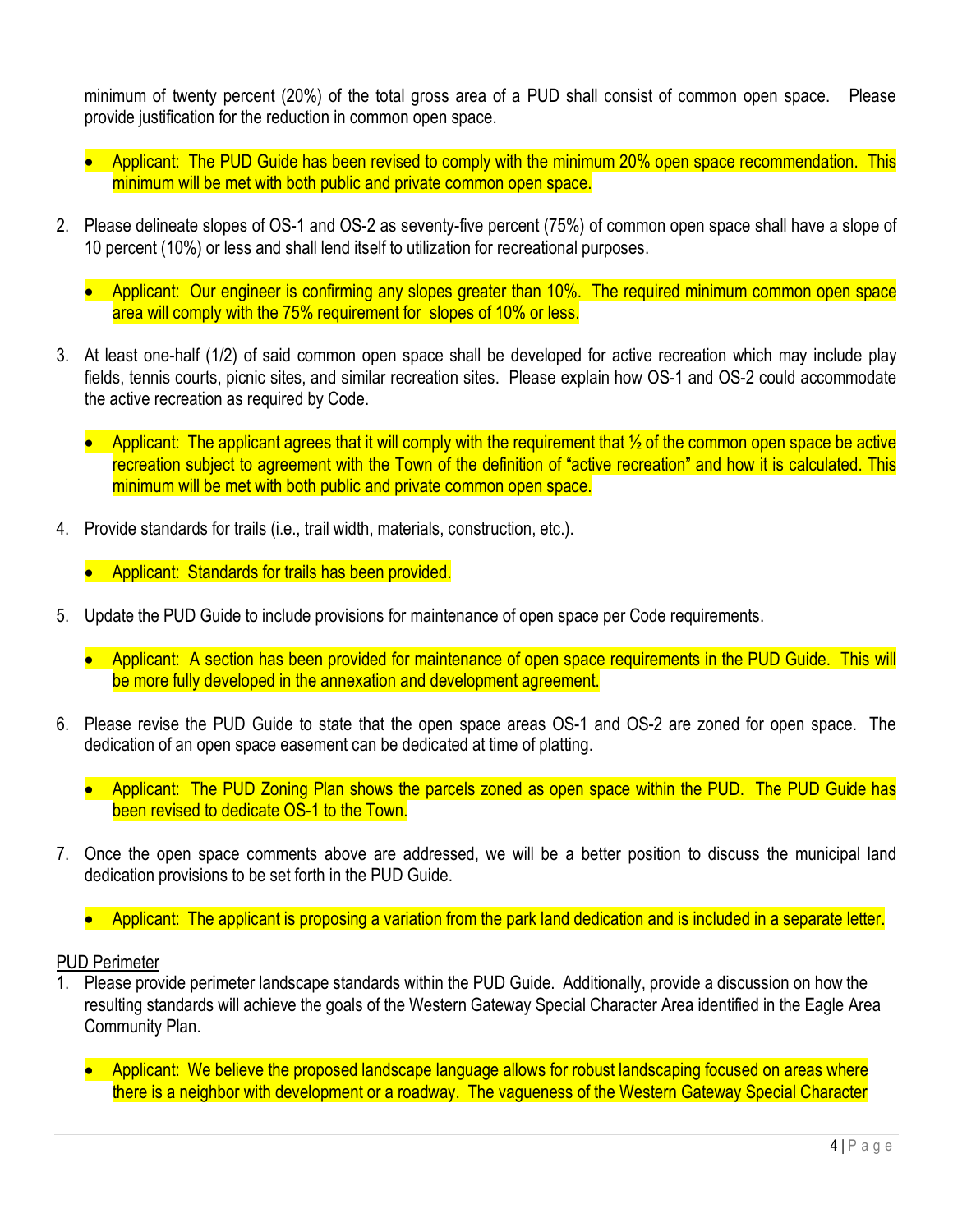Area really doesn't provide much direction, but PUD Guide references the Town's planning documents as relevant when reviewing the Development Permit.

- 2. As discussed in the June 1, 2018 meeting, the Town would like to see landscape standards that require native plantings and are efficient landscaping with specific limitations on installation of sod.
	- Applicant: The applicant has provided landscape standards that reflect water saving measures. A native plant list has been provided in the PUD Guide. This list was also reviewed by Craig Wescoatt with Colorado Parks and Wildlife in order to assure the landscape materials reflected best practices for dealing with wildlife impacts

#### Street Standards

Please provide street standards within the PUD Guide.

• Applicant: Street and driveway standards have been provided in the PUD Guide.

#### Phasing

Please include a phasing schedule within the PUD Guide showing when each stage of the project will be started and completed, on and off-site improvements constructed, and the required open space and recreational areas are installed. The planning area boundaries should match the phasing plan. As a reminder, a proportional amount of the required open space and recreation areas shall be included in each phase, such that the project as it is buil, will comply with the overall density and open space requirements of the Code at the completion of each phase of development. Phasing shall be accomplished such that at the completion of any phase the development is consistent with the Town's goals and policies.

• Applicant: A conceptual phasing plan has been provided. Provisions on the amount of open space to be provided within each phase has also been addressed in the PUD Guide.

# Parking and Loading

Several use classifications or specific uses listed in the PUD Guide have widely varying parking and loading demand characteristics. Please submit a Parking and Loading Study that includes estimates of parking demand based on recommendations of the Institute of Traffic Engineers (ITE), or other acceptable estimates as approved by Staff. The Study should include other reliable data collected from uses or combinations of uses that are the same as or comparable with the proposed use. Comparability will be determined by density, scale, bulk, area, type of activity and location. The study must document the source of data used to develop the recommendations.

• Applicant: The applicant is only varying from the Town's parking requirements with regard to multiple-family parking requirements. A parking analysis and justification, based on ITE data, has been provided in the resubmittal and will be addressed in a separate letter summarizing any deviations.

#### Local Employee Residence Program

Thank you for addressing the Local Employee Housing Residency Requirements in the PUD Guide. We are currently working with the Eagle County Housing and Development Department and Legal Staff to analyze the proposed deviations from the town's local employee housing requirements. Once the review is complete, Staff will provide comments to the Project Team and we can schedule a meeting time to discuss.

• Applicant: We believe the proposed housing plan exceeds the Town's requirements. The Town's requirements do not apply to rental housing, but we are proposing that our proposal apply to the total unit count proposed. As proposed 15% of all units would be deed restricted. If all 500 units are developed, that results in 75 deed restricted units. The PUD outlines the type of deed restriction proposed.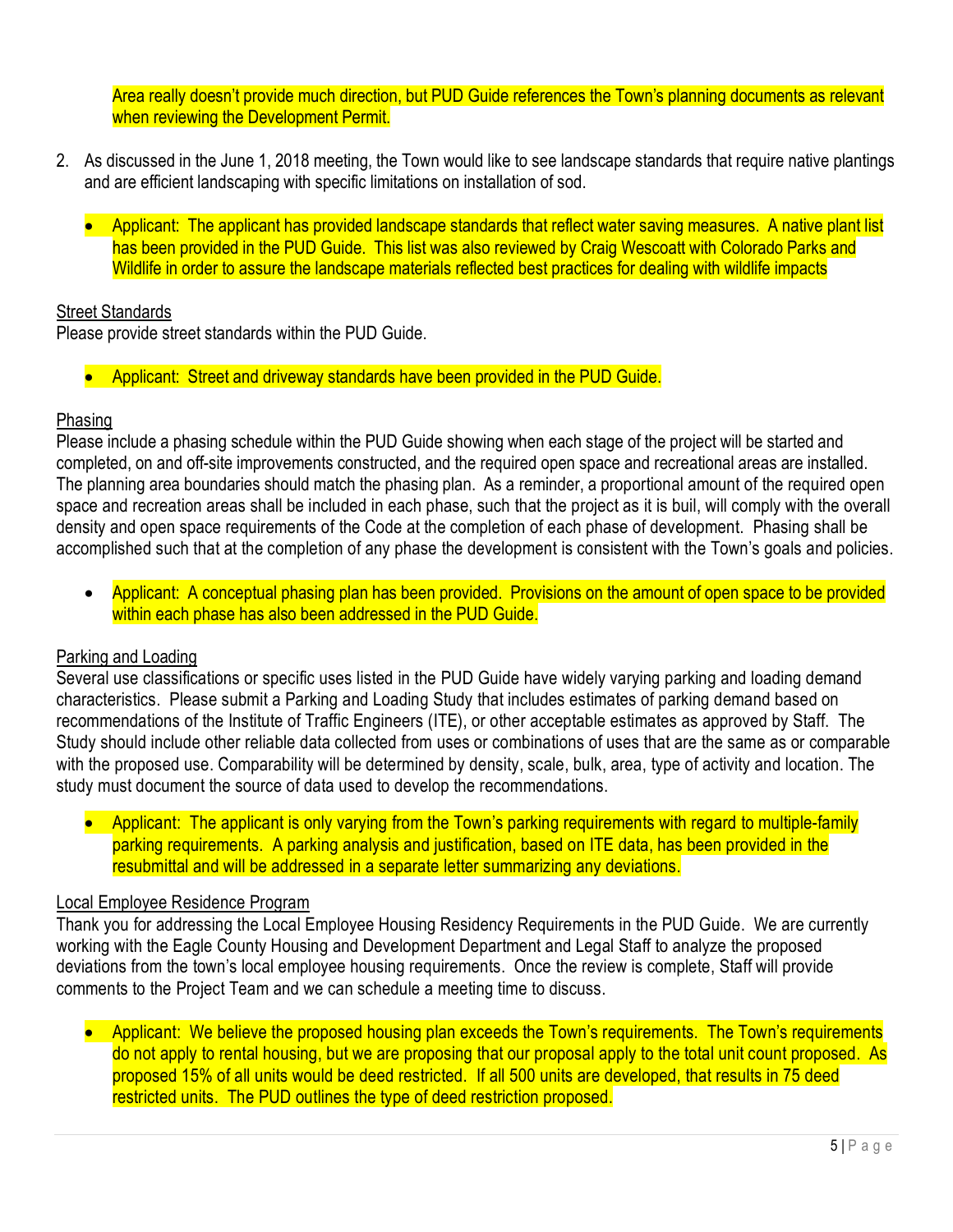# **Engineering/Public Works**

The following comments are based on the Reserve at Hockett Gulch PUD Sketch Plans from AEI dated January 2018 and related application materials.

Utility Impact Report -

- The report indicates that an 8-inch water main will be looped throughout the project. The 'Utility Plan' provided by AEI indicates that the water main will be 12-inch.
- Mott MacDonald is currently using a 12-inch loop to model the system.
- If the proposed mix of 1 and 2-bedroom units is revised or the development scheme changes, the hydraulic model may need to be re-analyzed.
- The hydraulic model currently assumes a non-potable irrigation system. The model may need to be re-analyzed if a potable irrigation system is used.
- Public Works recommends that a 12-inch water main loop extend from somewhere between Phase I and Phase III, follow the south side of Hwy 6 and tie into the 8-inch line on the western side of Eagle Landing at Brush Creek.
- Public Works may request that the 12-inch water main connection to Sylvan Lake Road at the development entrance be moved farther to the north.

# Drainage Report

- The proposed methodology is acceptable.
- Due to the project's proximity to the Eagle River and being located at the bottom of the watershed, a waiver of requirements for stormwater quantity control may possibly be granted. The existing drainage conveyance system will need to be analyzed for adequate capacity for 10-yr storm runoff from the project site to the outfall at Brush Creek. If the existing system is inadequate to carry additional storm runoff from the proposed development, onsite quantity control will be required per section 4.13.040 of the Land Use and Development Code.
- Detailed stormwater calculations will need to be provided at development permit review.
- Debris flow/flooding should be further evaluated.

Transportation Impact Study

- It is recommended that a 3rd party transportation engineer/consultant review the 'Transportation Impact Study'.
	- Applicant: All of the engineering comments have been addressed to the degree possible at this point in the process. A debris flow study has been provided and the traffic report has been revised based upon the 3<sup>rd</sup> party review. Water modelling has occurred.

# **Open Space**

# John Staight john.staight@townofeagle.org

- 1. I appreciate that the applicant has shown a future trail along the southern boundary of the property. This trail could provide a critical access point to Hockett Gulch, if access across Corkey Fitzsimmon's property to the south were to be secured. Hockett Gulch would be the easiest way for hikers, mountain bikers, and motorcycle riders to access the BLM Hardscrabble Special Recreation Management Area (SRMA) trail system. This access has been desired by the recreation community in Eagle for more than 20 years. Both the Rocky Mountain Sport Riders (motorized) and Hardscrabble Trails Coalition (mountain bike) user clubs have expressed their interest in this access. I would expect them to be vocal during the hearing process.
	- Applicant: Duly noted.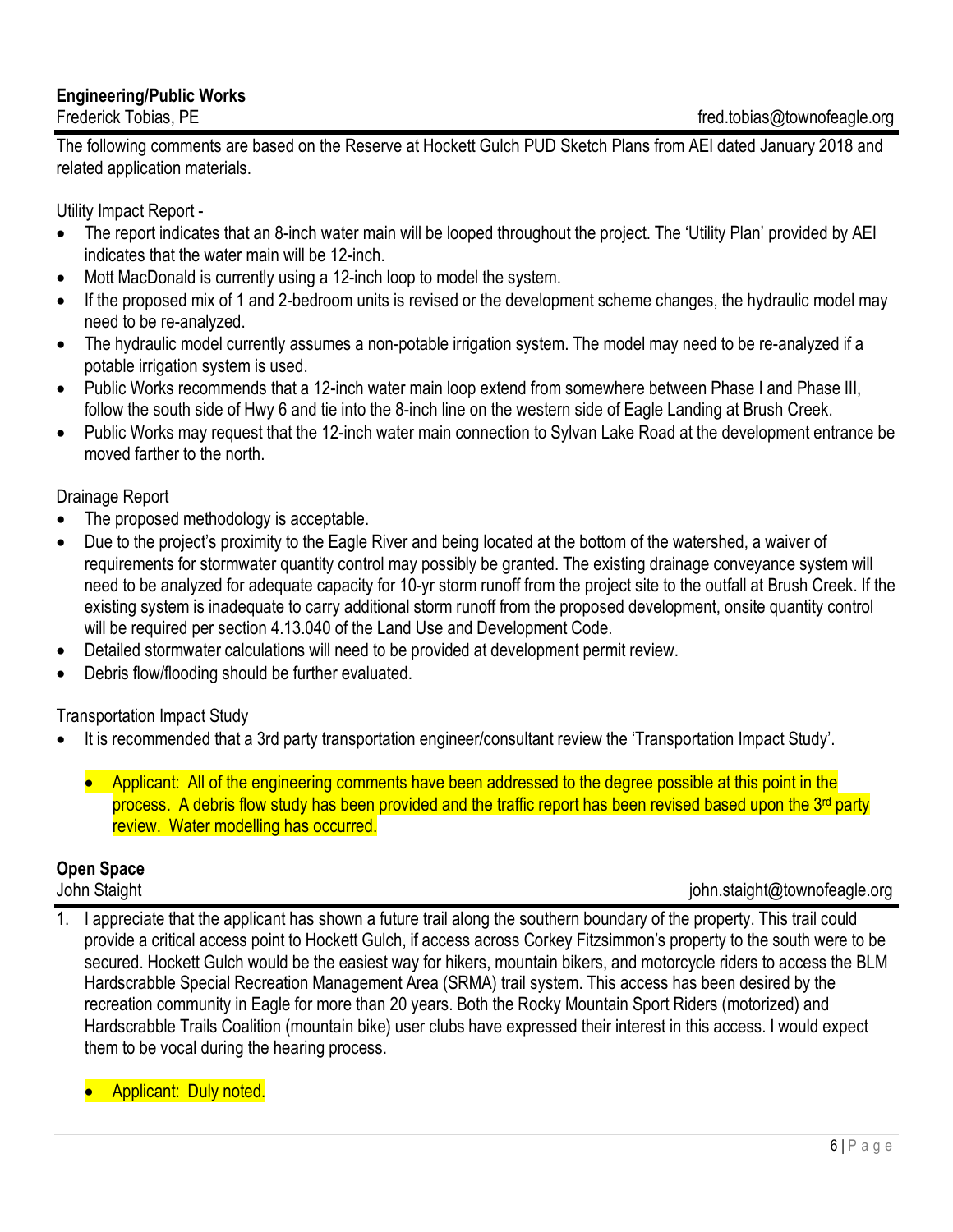- 2. I believe in previous versions of this project a public trailhead was shown at the outlet of Hockett Gulch, on the property. I'm not sure why no trailhead is shown in this version. I believe a trailhead was previously agreed to. I feel the best location for a trailhead would actually be on the southeastern most end of the site, adjacent to Sylvan Lake Road. Trailhead users could access the parking area either off Sylvan Lake Road, or the eastern most interior road. The trailhead could be built on the applicant's property and/or the strip of Town open space just east of the site. I would recommend negotiating to have the applicant pay for a trailhead now, even if it were to be built in the future. The Town's open space fund could not afford to pay for a paved trailhead parking area. I'd be happy to work with Town engineering staff to come up with a cost estimate.
	- Applicant: The applicant is not proposing a trailhead parking area. We believe it is sufficient to provide a trail easement to allow future access by the community a future trail connection on the adjoining property. We have no opposition if the Town wants to construct a trailhead parking area on its open space parcel. We've been told by the sport riders and mountain bike community that access from home is sufficient to address the desire to access this trail at this location and we agree.
- 3. I doubt the plan submitted meets the Town's parkland dedication requirements. If in lieu fees were collected, I suggest that they be used to purchase access through the Fitzsimmons property.
	- Applicant: Due to the extent of useable open space proposed within each development area, outside of the Open Space Parcels, we believe we have exceeded the need for a land dedication or fees. Adding fees to a project focused on local housing only acts to raise the cost of housing.
- 4. With the very high density being proposed, I think there could be a lot of potential for trespassing on the Fitsimmons property. Hockett Gulch will be a big attractant. For this reason, the applicant needs to do some type of property perimeter treatment (fencing, landscaping) to mitigate the trespassing potential.
	- Applicant: The applicant does not believe that 16.86 units per acre is "very high density." The applicant disagrees that fencing should be required along the entire perimeter of the property.
- 5. During the annexation negotiations, the Town should see if the applicant would be willing to contribute funds towards the purchase the adjacent Fitzsimmons property. The County seems willing to possibly contribute funds toward the purchase. Access through Hockett Gulch would be a big selling point to future renters or owners on site and would therefore benefit the applicant when marketing the property.
	- Applicant: The applicant is not interested in contributing to the purchase of the neighbor's property. Furthermore, the purpose of the PUD is to provide much needed housing to employees in both the Town of Eagle and Eagle County and the burden of exactions decrease the goal of providing housing.
- 6. On page 6 of the application, 9. Trail Use in OS-1: I do not think hunting access should be prohibited. Parks and Wildlife would like to see hunting access through Hockett Gulch. The hunting traffic would be minimal.
	- Applicant: We agreement and have removed the restriction.
- 7. On page 7, regarding motorized use: I believed an agreement between the Town and the applicant regarding motorized use should be formalized now, not latter. I believe specific noise level contours, which are acceptable to both parties, should be specified (the wording in the application is too vague). The seasonal closure of September to May is not consistent with either the Town's winter closures or the BLM's. The Town's is December 15 – April 15, and the BLM's is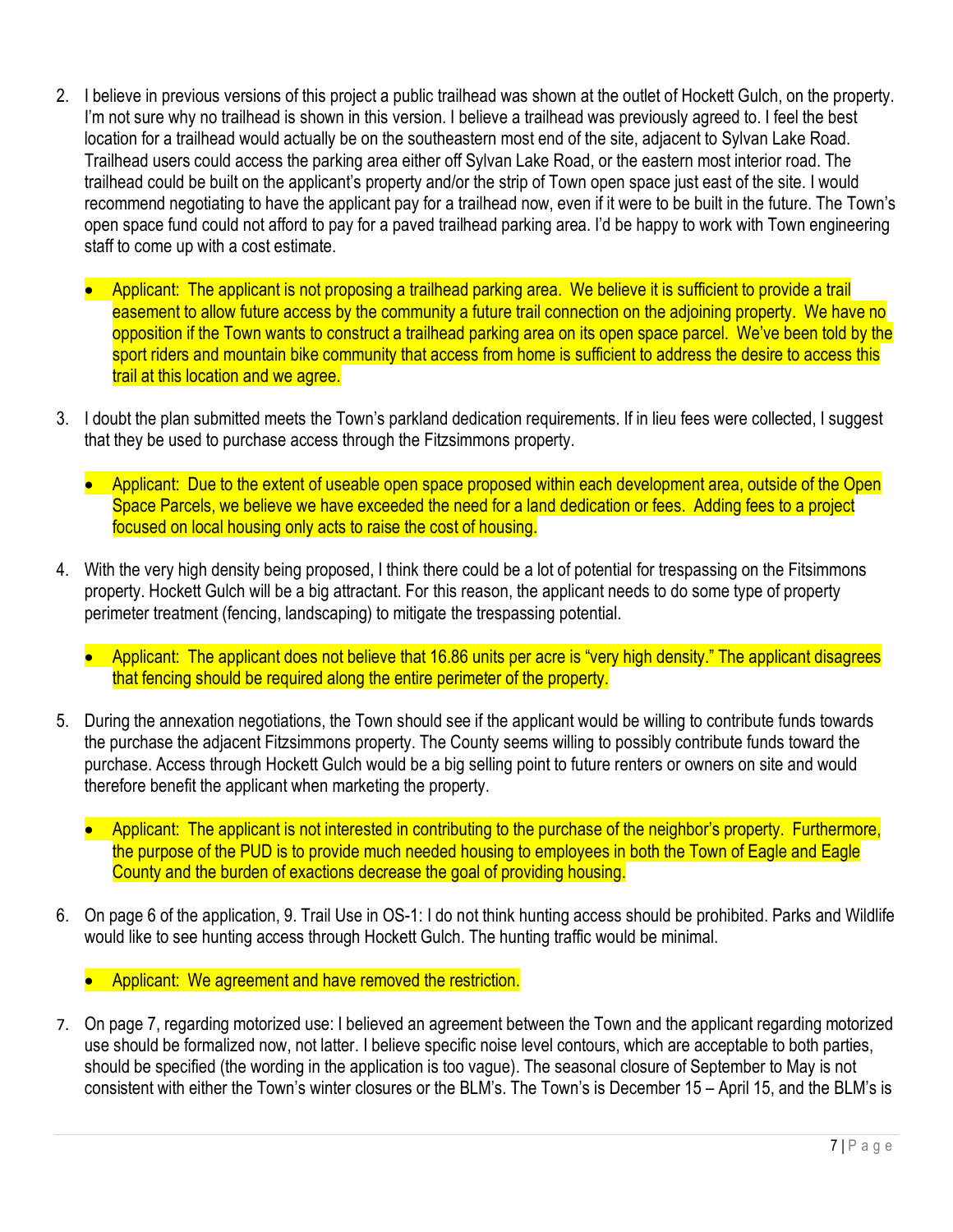December 1 – April 15. The closure should match the Town's or the BLM's. I agree that the soft path trail should not be built or encouraged until access through the Fitzsimmons property is secured.

• Applicant: The applicant has addressed the closure dates to be consistent with CPW/BLM.

# **Eagle Police**

Joe Staufer, Chief of Police jstaufer@townofeagle.org

The residential proposal of 500 dwelling units will have an impact upon TOE services, to include public safety.

The proposal indicates 400 dwelling units will be one and two-bedroom configurations:

- Assuming these units are divided equally (200 one-bedroom and 200 two-bedroom) and assuming each onebedroom unit is occupied by 2 residents and each two-bedroom is occupied by four residents, this portion of the project would bring an additional 1,200 residents to our community.
- Applicant: Agreed. This calculation represents the highest possible population but not the likely population. Many one-bedroom units will be occupied by one person and many two-bedroom units will be occupied by two people. In this scenario the population would be 600. The population number is probably in the 900 range that is what we have assumed.

The remaining 100 dwellings are proposed as townhomes, apartments and single-family homes:

• Assuming these are two-bedroom and three-bedroom configurations, this will provide for approximately 500 additional residents

The residential proposal appears to provide housing for approximately 1,700 residents. Commercial implications will incur additional impacts, especially if a bar or restaurant is proposed.

• Applicant: Here again, this assumes a maximum case scenario that assumes all 500 units are developed and assumes maximum occupancy which we don't believe is a safe assumption.

Effectively, this development, as currently proposed, will trigger the need for the Town of Eagle to obtain 3.7 additional sworn staff members (police-patrol officers) to meet the reasonable law enforcement per resident rate (nationwide, this rate is 2.4 per 1,000 inhabitants based on 2016 FBI UCR data. However, due to law enforcement's varied service requirements and functions, as well as the distinct demographic traits and characteristics of our community, this ratio was reduced by Chief Staufer to 2.2 sworn law enforcement per 1,000 residents. As the Town of Eagle continues to grow its commercial and recreational development, the ratio will be assessed again one the population reaches 10,000 residents).

• Applicant: We agree there will be impacts to municipal services which we believe are adequately addressed with the fees and revenues that will be produced by the project including property and sales tax. Please refer to the fiscal analysis that details the revenues that will flow to the Town.

An in-depth traffic study may be warranted to determine sight-distance, round-about access, traffic numbers with residential assumptions only and with residential/commercial (as proposed). Also, traffic/pedestrian access, emergency access and public ROW assessments. It would appear that two roundabouts would be needed to handle the amount of traffic to this development (one on HWY 6 and one on Sylvan Lake Road). Sylvan Lake Road may need to become a 4-lane roadway in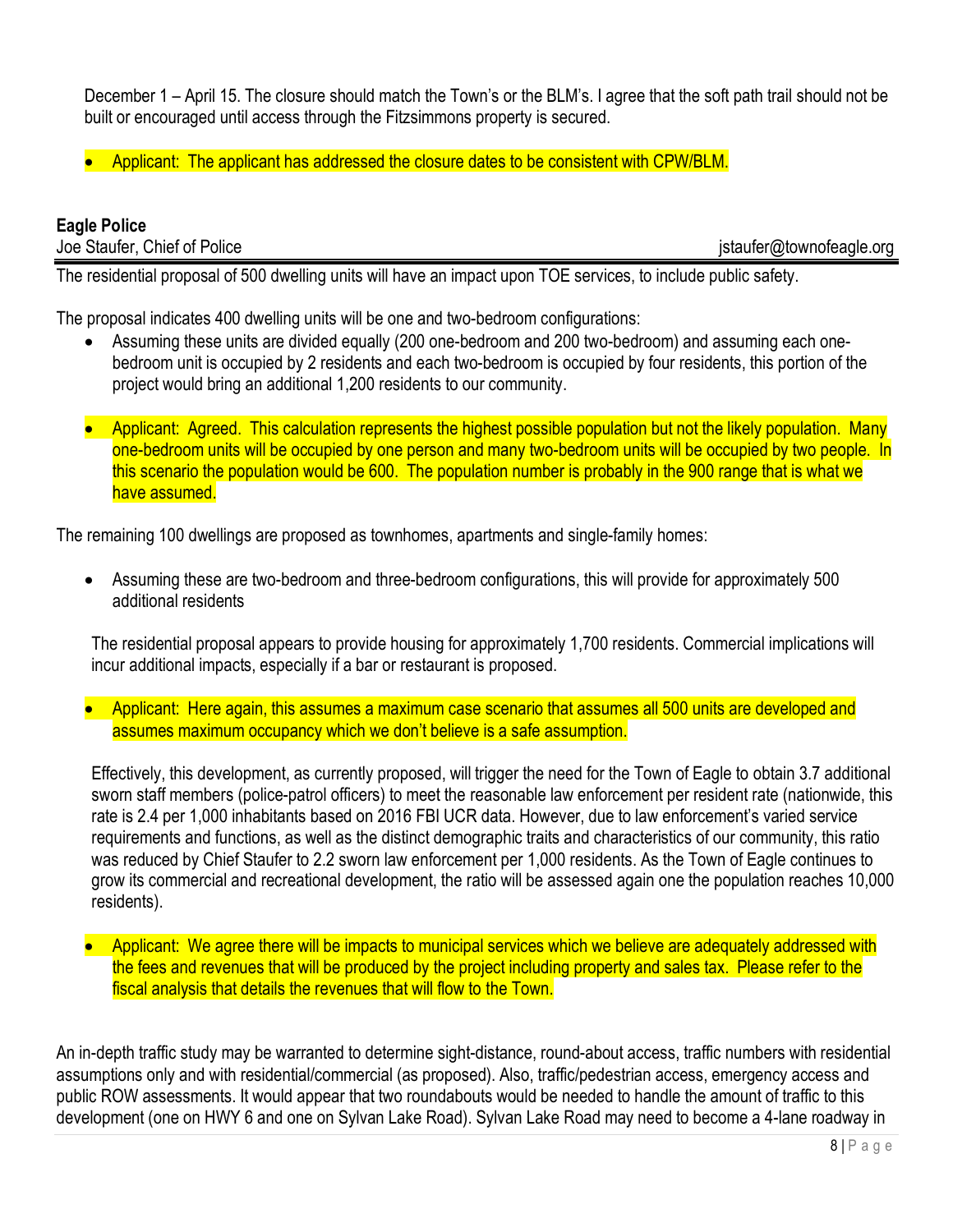the future from HWY 6 to the roundabout access for this proposed development. I would suggest having one public thoroughfare – no parking on this thoroughfare- and the remaining portions of the project to be private streets and ally access. This will yield benefits for both the Town (maintenance and enforcement) while providing homeowners with a more viable option to manage streets.

• Applicant: A detail traffic study has been provided, reviewed by the Town's consultant, and revised based on their comments. We do not agree that a no parking thoroughfare should be provided and if provided would make the project infeasible. All of the parking and streets are proposed as private facilities.

What are the environmental impacts to this area?

• Applicant: An environmental report has been provided that addresses the environmental impacts of the project. CPW and CGS have opined on the project. CPW agrees with the findings of our report.

How will parking be managed and how many visitor parking spaces are being required?

• Applicant: If the apartment project is developed, the parking for that portion of the site will be managed and enforced by an onsite management company. Parking will be strictly enforced. Guest parking is assumed within the parking requirement. A multiple family parking analysis has been provided by our traffic consultant and based on ITE data. The parking ratio proposed exceeds the ITE predicted demand which includes guest parking.

It appears they have ample pocket parks and opportunities for residents of their proposed community. What plans do they have to promote a viable community asset (i.e. daycare, community recreation facility, community center, etc.?). How will this be connected to the Town of Eagle and not looked upon as another large private residential area/HOA?

• Applicant: The project will provide significant pocket parks and areas for the residents onsite. We are not proposing a community facility on this property other than providing for a trail connection through the property. The project is well integrated into the community with access to the Town's extensive trail and pedestrian system and located proximate to the ECO transit stop on Grand Avenue. If the commercial component is developed it would provide services to the entire community envisioned as a small grocer, restaurant, daycare, or other local commercial space. We do not believe there is a need for another community park or facility in this area.

I agree with the high-level assessment and need of additional housing in our area. I would suggest that the Town look into an agreement with the developer to provide two units at cost to the Town in order for the TOE to own and maintain employee housing.

• Applicant: The applicant is happy to work with the Town to provide local governmental agencies and service providers with priority on any wait list that may be generated for the rental product, if and when developed. A provision requiring this has been added to the PUD Guide. We want to include local teachers, police officers, fire fighters, paramedics, and other governmental employee in this project and in the community. We also want to support the local business community in providing housing for all of the Eagle businesses that exist. We know the demand is exceptionally high.

The proposed architectural design, with ample use of rock, wood and lighting demonstrates a desire to remain "mountain friendly." However, I would suggest lowering or amending the roof line for the small square additions to the main apartment building, as they look awkward from the side.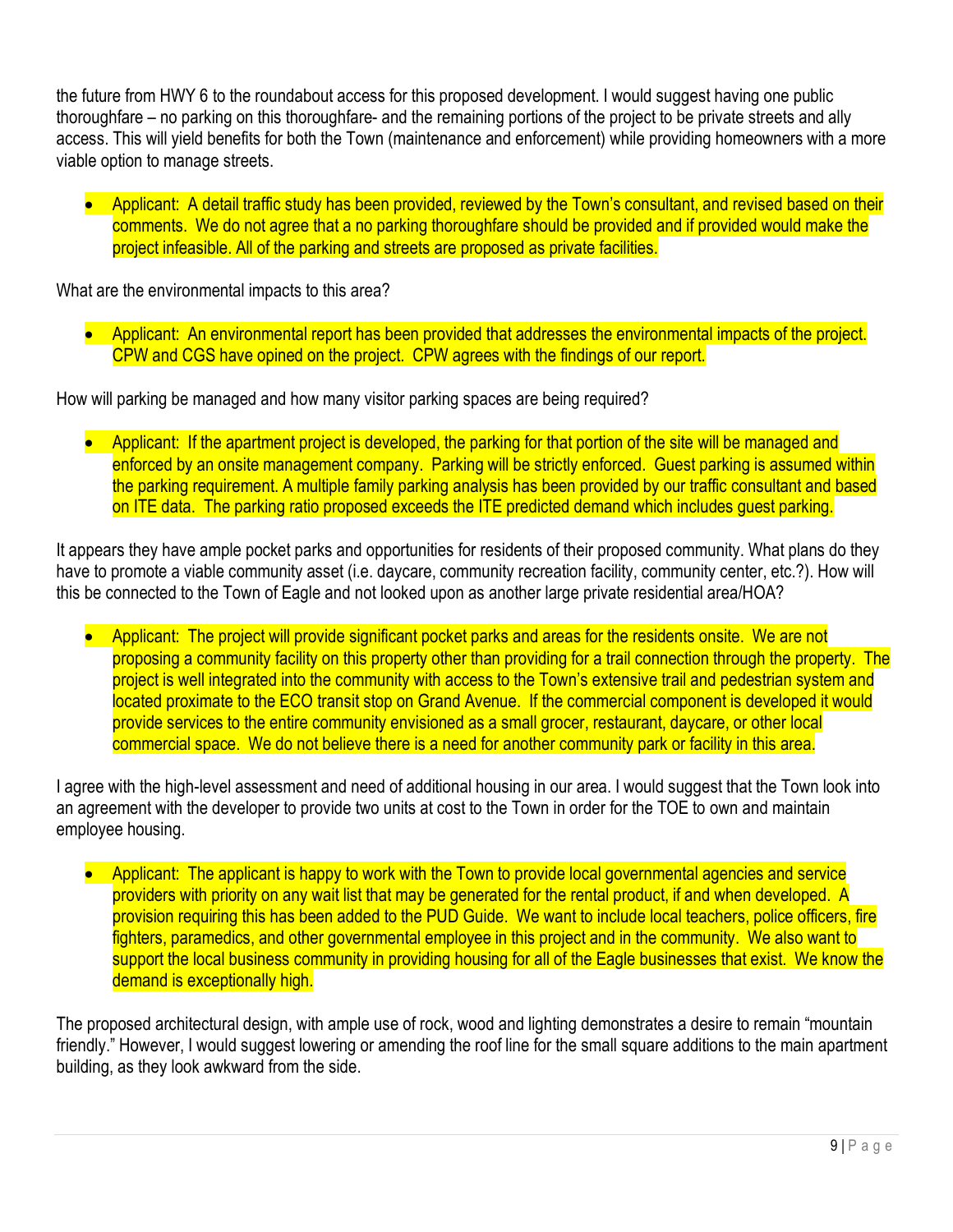• Applicant: We believe the proposed apartment unit designs fit will in the community and will leave that review until Development Permit and with the experts on the P&Z.

The developer should work with the TOE to provide CPTED strategies.

• Applicant: We are happy to discuss design that addresses crime prevention to the extent that it results in a livable and marketable project.

The developer should commit to crime-free leasing.

• Applicant: We are not sure what that means. The rental company will do background checks on all occupants to ensure the population is as crime free as possible.

#### **Western Eagle County Metropolitan Recreation District** Janet Bartnik jbartnik@wecmrd.org

Hwy 6 access – If I am reading this right, they want to leave access to Hwy 6 open in both directions, even though the transportation report indicates that at some future date residents may prefer to turn right and loop the roundabout to then head towards Gypsum. Some times of day I bet that access to west and w=east bound Hwy6 is fine, but I wonder if/when it might be better to go ahead and put the restriction in sooner rather than later when residents are used to having the opportunity to go either way. Exiting the development to Sylvan Lake Road is always an opportunity to make the drive simpler.

• Applicant: A traffic study has been provided by an expert. This report has been updated based on comments from the Town's traffic consultant. The report shows that the traffic generated can be accommodated.

Their open space is heavily exaggerated, as it seems to me that OS-1 and OS-2 parcels are extremely small and, particularly for OS-1, unusable for any type of recreation. I certainly hope those are private dedications and not publicly dedicated spaces. The trail access is a GREAT idea and needs to stay in. It should be brought all the way to the property line. But, truly, a soft surface trail is not an exceptional effort on their part to consider in exchange for the lack of open space. Hopefully we can get the adjacent homeowner to allow for an easement to make the connection to the incredible trail system that is so close residents will be able to smell it!

There is NO park space. An HOA operated pool and clubhouse NEVER meet needs for children. I did not see this as an over 50 community, so there will be a need for some type of playground. I'd suggest dumping the fitness space, which will likely be underutilized to use their words, for a nice commercial playground by the clubhouse. Parents can drive to Endorphin or other gyms. Kids can't drive (or walk alone) to the great Town Park playground on 6th Street or the Brush Creek pavilion playground. (Which are definitely NOT underutilized as they have purported. Can you tell those comments offended me? Maybe they counted kids on the playgrounds during the school day…)

• Applicant: No offense was intended. We agree with your conclusions and will provide playgrounds and other facilities focused on children. We have modified the PUD to ensure extensive useable open space within each planning area outside of the open space parcels. We have removed the affronting statements from our submittal and meet our needs onsite. The project will exceed the minimum Town's open space by containing 31% of the land as open space, with 60% of that as active open space areas and there will be significant recreational areas for children provided onsite.

I assume they will propose to pay the fee-in-lieu of land dedication, as there is no way they'll have space to dedicate public parkland. They should pay the full fee – no credit for private open space or their proposed improvements.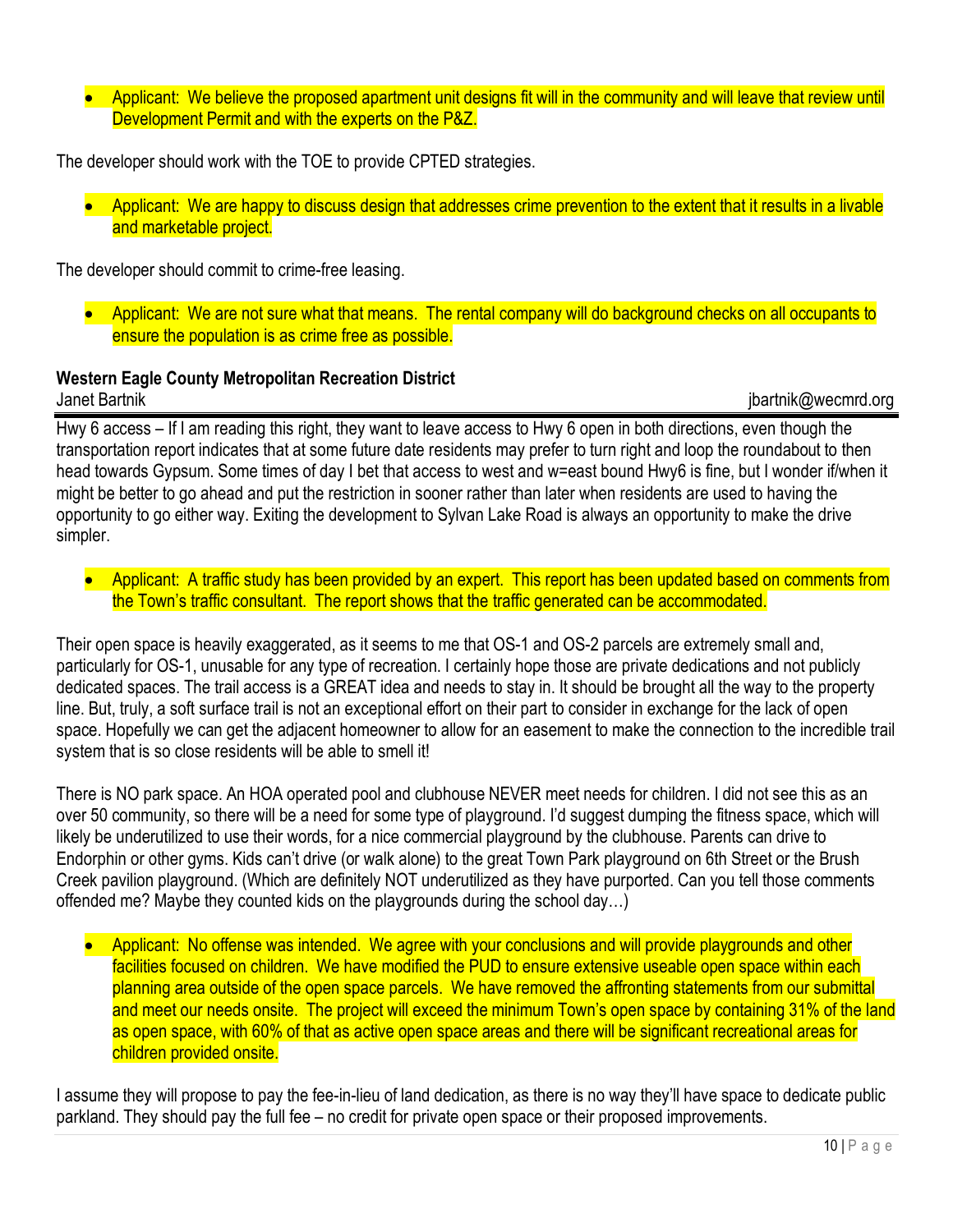• Applicant: The applicant is proposing to vary from the parkland dedication requirements. This is detailed in a separate letter to the Town. A significant amount of active recreation areas and open space areas is being provided onsite for the residents. Additional exactions only act to raise the cost of development and reduce the ability to provide housing for the local community. There has to be a balance and we believe this PUD strikes that balance, as revised.

#### **Holy Cross Energy**

Keith Hernandez

No objections from Holy Cross Energy.

#### **Colorado Parks and Wildlife**

Perry Will Craig Wescoatt, Wildlife Manager craig.wescoatt@state.co.us

The Colorado Division of Parks and Wildlife (CPW) appreciates the opportunity to review and comment on the Reserve a Hockett Gulch proposal. Examination of the Baseline Environmental Conditions report, specifically the Wildlife section, provided and accurate description of wildlife conditions on the property. The report also provided anticipated wildlife impacts and these too were accurate. CPW concurs that the development of a Wildlife Mitigation and Enhancement plan would be beneficial to help offset impacts to wildlife populations and that the Eagle Ranch PUD would serve as a good guide for this plan.

Because of the proximity, adjacent to Eagle Ranch, similar recommendations to those of Eagle Ranch will be made for this proposal. The Environmental Conditions report stated that the greatest threats are likely to occur from the increased potential for human wildlife interaction. While that is true, most of those issues can be addressed with BMP's on trash, storage of compost, hummingbird feeders and barbeques. The guidelines provided in Eagle Ranch's PUD concerning these potential conflicts are recommended to be adopted. The same is true for fencing. Fencing does not need to be excluded but the extent and placement of fencing should not preclude wildlife movement through and around the development. The area does have a high potential for both mountain lion and black bear interactions. Informational packets concerning Living with these two species should be provided and residents should be made aware that the development is located within a high lion and bear use area.

The largest potential impact to wildlife will be from dispersed use onto adjacent public lands. Eagle Ranch once again addressed this issue by incorporating seasonal closures on trails to protect wintering wildlife. CPW would recommend that similar measures are incorporated at Hockett Gulch.

Landscaping can be an attractant to wildlife. Planting less desirable plant species, deer resistant varieties or native species can reduce potential conflict. CPW is indemnified from damage to landscaped property.

Thank you for the opportunity to comment on this project.

• Applicant: The revised PUD Guide has been revised to address CPW's comments.

# **Fire District**

Randy Cohen **recohen and the contract of the contract of the contract of the cohen and contract of the cohen and contract of the cohen and contract of the cohen and contract of the cohen and contract of the cohen and contr** 

Road sizes accessing home sites must be in accordance with IFC 2015, including apparatus turn arounds (2015 IFC, appendix D).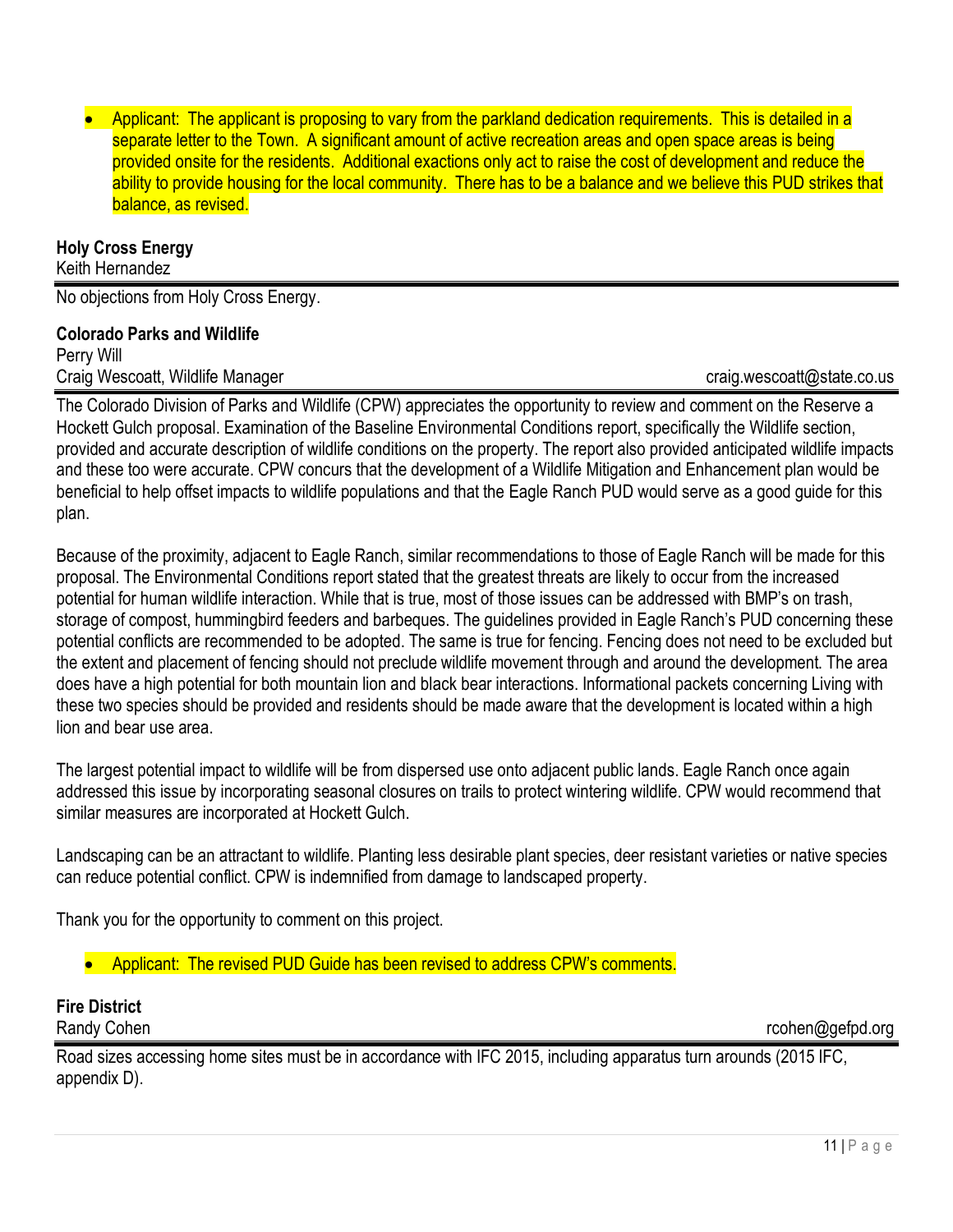Road sizes must also allow access for our aerial apparatus to extend to the roof line of each building. (I can get engineers the specifications of the truck).

Water supply must be adequate for fire flows found in the 2015 IFC , Appendix B, Table B105.1(2). If the buildings are equipped with an automatic sprinkler system, fire flows will be reduced by 25%.

• Applicant: We met with Randy Cohen based on these comments. The development standards proposed in the PUD Guide address his comments.

#### **Eagle River Watershed Council**

Holly Loff, Executive Director loff@erwc.org Bill Hoblitzell, Water Resources Program Advisory Staff bill and the state bill@lotichydrological.com

Thank you for the opportunity to provide comments regarding the Reserve at Hockett Gulch proposed annexation and PUD project. Eagle River Watershed Council (ERWC) advocates for the health and conservation of the Upper Colorado and Eagle River basins through research, education and projects; and strives to protect and enhance the high-quality natural, scenic & economic values that our rivers provide to the citizens, visitors and wildlife of our watershed. Vigorously protecting our aquatic systems ensures they will continue to provide their numerous social, economic, and ecosystem benefits in perpetuity.

We have reviewed the available materials to better understand potential impacts to stream ecosystems, wetlands, and aquatic-dependent wildlife. Due to this project's relatively small direct impact to water resources, we have few comments. The geographic location of the project largely separates it from direct impacts to surface waters, riparian zones, or floodplains. No wetlands were identified by the proponent's environmental review. Hockett Gulch, which bisects the property, is an arid ephemeral wash that flows in response to storm events and otherwise does not support wetland plant communities that might evidence near-surface groundwaters in the project area.

The primary impacts of the Reserve at Hockett Gulch to Brush Creek and the Eagle River will occur via the continued incremental development of the valley floor and associated increase in impervious surfaces. Surface runoff from impervious surfaces in urbanized areas alters the hydrologic regime of receiving streams by reducing groundwater infiltration and increasing the 'flashiness' of hydrography. Pollutants from landscaping treatments and impervious surfaces include nutrients, pesticides/herbicides, sediment, and metals, which can be quickly flushed to streams via directly-connected stormwater infrastructure. Currently, the Town of Vail is investing significant community resources in attempting to stop and reverse such impacts to Gore Creek.

We hope that Town of Eagle will include strong requirements for Low-Impact Development (LID)1 techniques to manage direct site stormwater runoff and promote groundwater infiltration rather than increasing Directly Connected Impervious Areas to Brush Creek and the Eagle River. The inclusion of such practices in the Reserve at Hockett and other new developments in the area will help avoid the mistakes of previous development in the valley and better-ensure the health of our waterways in the future.

Finally, in recognition of a changing climate and growing population, ERWC encourages critical evaluation of water supplies with each and every proposed development. This careful review is necessary to ensure water supplies are available far into the future to safeguard future water demands and uses, including the environment, recreation, the economy, and drinking water.

Thank you for the opportunity to provide input. Should you have any questions regarding our comments or concerns, please contact ERWC directly at your convenience.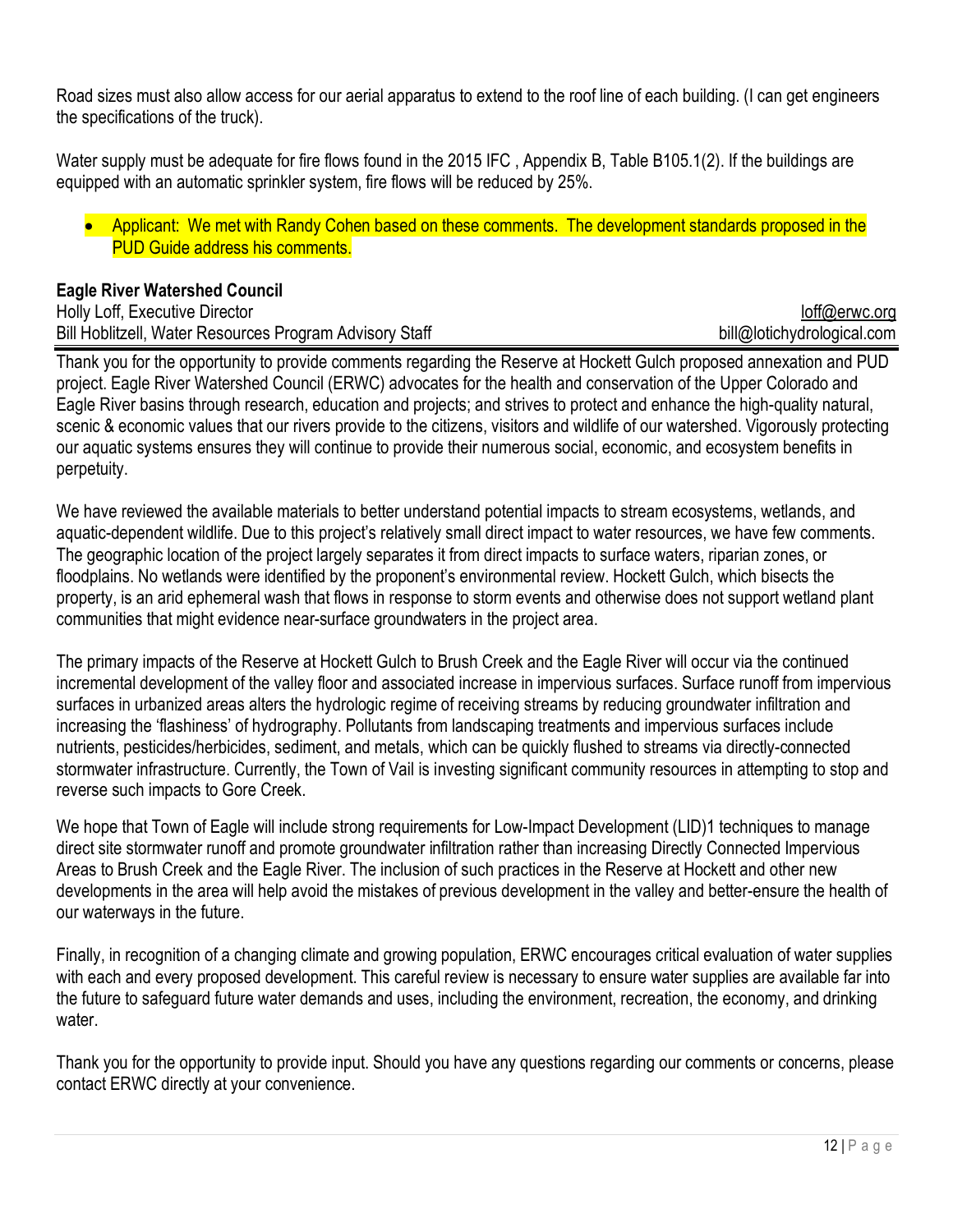#### • Applicant: The proposed PUD Guide addresses all of these comments.

#### **Colorado Geological Survey**

Jill Carlson, C.E.G Engineering Geologist carlson@mines.edu

Colorado Geological Survey has reviewed the Reserve at Hockett Gulch sketch plan referral. I understand the applicant proposes a mix of housing, commercial development and open space on 29.65 acres located west of Sylvan Lake Road and south of Highway 6. The available referral documents include a Reserve at Hockett Gulch Annexation, PUD & Sketch Subdivision Applications written submittal (Mauriello Planning Group, January 31, 2018), a Baseline Environmental Conditions Report (Watershed Environmental Consultants, December 11, 2015), a set of 17 sketch/site/civil plans (Alpine Engineering, January 31, 2018), and a Preliminary Geotechnical Study, JHY Parcel (HP Geotech, September 30, 2015).

CGS agrees with HP Geotech's assessment (page 3) of geologic hazards and development constraints: "Potential geologic hazards that could impact the site include debris flow and flooding from Hockett Gulch, hydro compressive alluvial fan and colluvial deposit soils, and the potential for sinkhole development from possible voids in the underlying evaporite bedrock." HP satisfactorily addresses the potential evaporite subsidence hazard and makes valid preliminary recommendations for reducing damage related to compressible, hydro-compressive and expansive soil.

However, HP does not address the debris flow hazard, stating only that "The potential for flooding should be further evaluated by the civil engineer and may require additional study by us." Due to high sediment content, ability to entrain and transport gravel-, cobble-, and boulder-size rocks and debris, and unpredictable flow characteristics, debris flows pose hazards that are very different from sheetflow or channelized water flowhazards, often require field work to estimate the frequency, thickness, lateral extent, and other characteristics of past debris flows, and are typically addressed outside of a standard drainage report.

**Debris flow/debris flood hazard.** The site is located on a mapped debris fan at the mouth of Hockett Gulch. HP Geotech (page 2) describes the Hockett Gulch drainage basin as "relatively large." CGS calculates that the drainage basin is approximately 1300acres. Watershed Environmental states on page 12 of their Baseline Environmental Conditions Report, "A swale or berm is indicated on the preliminary site plan prepared by Alpine Engineering (Appendix A) to mitigate small debris flows, which may require further study and design by the geotechnical engineer."

Sheet C1.02, Site Plan, of the PUD Sketch Plan set, shows a "Debris Swale" along the base of the slope above proposed Phase III, but the swale overlaps with a parking area. It appears that Hockett Gulch is proposed to enter a small drainage channel near where the gulch enters the property, but it is not clear whether the channel or its culverts have been sized and sloped correctly to effectively transport bulked flows and debris. It is also not clear whether a debris flow or flood out of Hockett Gulch would remain confined to the existing channel and be captured by the proposed channel.

- **CGS strongly recommends that the town require a site-specific debris flow/debris flood hazard analysis and, if necessary, a mitigation and maintenance plan.**
- The debris flow hazard evaluation should include anticipated probability of occurrence and volume, and estimates of flow type, flow depth, deposition area, runout, gradation of debris, flow impact forces, and streamflow inundation and sediment burial depths. Debris flow hazard analysis conclusions should include delineation of hazard area(s), and a discussion of the likely effects of debris flows on the proposed development.
- If hazard mitigation is determined to be necessary, the mitigation plan should include specific recommendations for design, location, sizing, construction, and maintenance of detention or diversion structures, channels and culverts to accommodate anticipated, bulked flows.